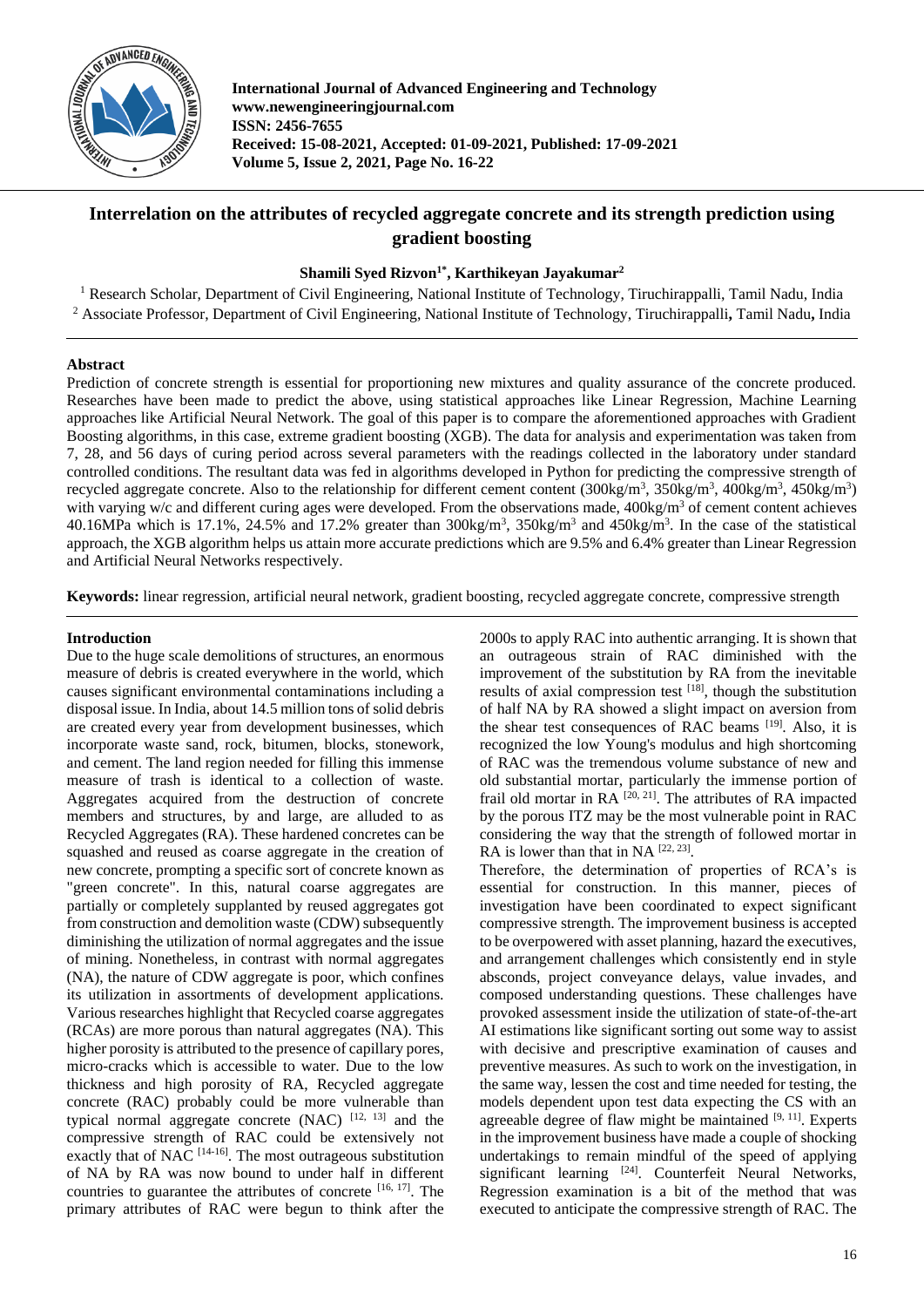relationship between obliterated considerable attributes and strength of their RAC was set up using backslide examination [25]. Furthermore, other data-driven models like Linear Regression and Model Trees were used to show CSC also, information-driven models show better precision when nondimensional boundaries were utilized as extra info boundaries [26, 3]. During the constant years, a remarkable idea by the experts of material science has been extended unequivocally for the 28-days CSC because of material mechanical property  $[27-33]$ , while, for the check of novel delicate processing frameworks it is utilized as an essential model  $[34]$ . As a powerful technique, in regression analysis, the relationship between a reaction variable which is the dependent variable, and at least one independent variable are used for evaluation <sup>[35]</sup>. XG Boost is an extreme inclination boosting calculation which is an important gadget to foresee the compressive strength of cement invaluable primary structure applications [36].

### **Material properties**

Recycled aggregates employed in the current investigation were acquired from a demolished building in Tiruchirappalli, Tamil Nadu. Different samples of RCA were taken from the same demolished building. Totally 37 bags of samples were collected and arranged. From each bag, 4 samples were taken for these tests, and an average value of results was calculated. The different number of trials for each sample bag notated as B1, B2, and B3...up to B37. According to IS: 383-1970<sup>[39]</sup> sand zone was conformed as grading zone-IV. Table 1 shows the results of physical properties.

### **Fineness Modulus (FM)**

The particle size distribution of coarse aggregates was resolved with the assistance of sieve analysis. This was finished by sieving the aggregates according to IS 2386:2002  $[40]$ . In this strategy, various sieves as normalized by the IS code were utilized and made aggregates to pass through them and hence collected distinctive sizes particles leftover various sieves.

### **Specific gravity (SG)**

To measure the strength and quality of the coarse aggregates specific gravity test is considered. Specific gravity test is carried out with the help of a pycnometer. IS  $2386$  <sup>[42]</sup>.

### **Water Absorption (WA)**

Water absorption of coarse aggregates was directed as per IS  $2386$  [40]. The water absorption limit of CDW aggregate is higher than that of normal aggregate as RCA is made out of cement paste, which is permeable naturally and consequently can retain high measures of water [37, 38, 42]. The variation of water retention capacity is because of the variation of cement paste content and other components such as crushed clay brick and tiles [43]. Physical properties such as Fineness modulus (FM), Specific gravity (SG), and Water absorption (WA) have been determined for different bags of RCA.

| S.No | <b>Material</b>                     | <b>Property</b> | value                                                             |
|------|-------------------------------------|-----------------|-------------------------------------------------------------------|
|      |                                     | FM              | 7.72                                                              |
| 1    | <b>RCA</b>                          | SG              | 2.55<br>1.95<br>7.23<br>2.76<br>0.36<br>1.92<br>2.54<br>4<br>3.13 |
|      |                                     | $%$ WA          |                                                                   |
| 2    |                                     | <b>FM</b>       |                                                                   |
|      | <b>NCA</b>                          | SG              |                                                                   |
|      |                                     | $%$ WA          |                                                                   |
| 3    |                                     | <b>FM</b>       |                                                                   |
|      | R Sand                              | SG              |                                                                   |
|      |                                     | $%$ WA          |                                                                   |
| 4    | Cement                              | SG              |                                                                   |
| 5    | Super plasticizer (Conplast SP 430) | SG              | 1.2                                                               |

### **Modelling Techniques**

In the data-driven model, the prediction model which is known as an estimator uses the measured data as an estimator, which uses the measured data as an input variable. The prediction model involves a step called the "training step" which helps the model to learn from a collection of training patterns. In this current study, three different models have been used for the prediction of the compressive strength of recycled coarse aggregate concrete. They are multi linear regression artificial neural network, XG Boost. The performances of these models are based on the coefficient of determination of R<sup>2</sup>.

### **Artificial neural network (ANN)**

ANN is made up of neurons, joined together by synapses (nodes in machine learning terminology), where the computational tasks are performed by these neurons. Synapses are those which link the neurons together by linking their input and output. A neuron is a marginally more unpredictable article that can be associated with at least one information neurotransmitter to at least one yield neural connections. Hence, the design of the neural organization is characterized so that the neuron and neurotransmitters are connected. Figure 1 shows the neural network architecture.



**Fig 1:** Architecture of Neural Network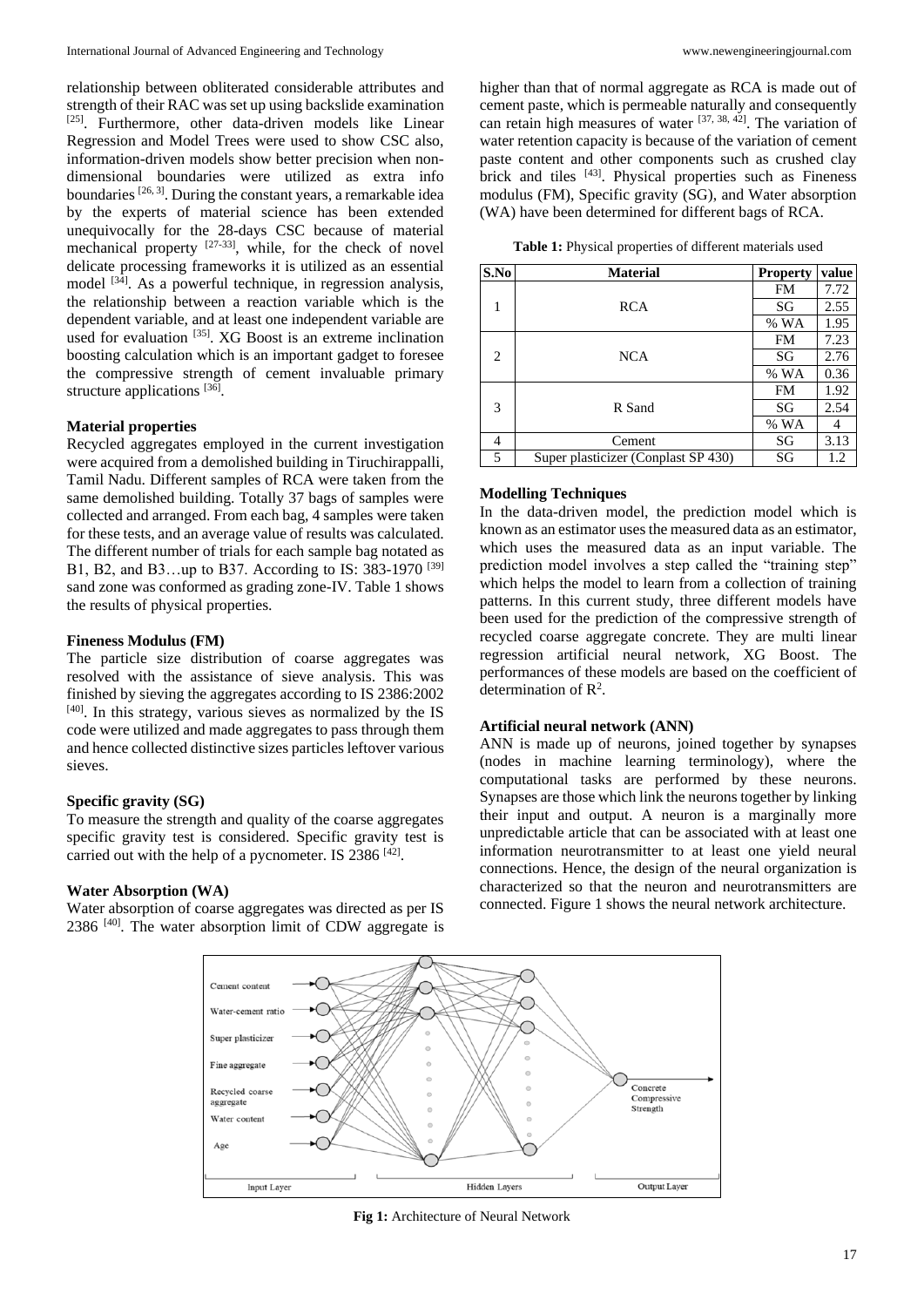Neurons in the network are generally arranged in layers namely input layers, hidden layers, and the output layer which is the last layer of the neuron. Neural organization can be prepared to play out a specific capacity by changing the values (weights) between elements. The output value will be equal to their input multiplied by some weight value. These normal kinds of neuron are recorded underneath

- 1. Input neuron or Input layer: This is the layer where input esteems are given to the network. The output of each input neurons will be equivalent to enter esteem appointed to it.
- 2. Hidden neuron or Hidden layer: These neurons give the organization ability to perform calculations, the yield of this neuron is equivalent to the amount of its information duplicated by an activation function.
- 3. Output neuron or Output layer: This neuron helps in reading the output esteems.
- 4. In this current study, the ANN model algorithm is taken from the tensor flow library. Tensor stream is an opensource programming library for performing mathematical calculations.

#### **Multilinear regression (MLR)**

It is a statistical tool utilized to correlate among one or more variables. The regression model is a process of fitting the models to the data. If the model has one independent variable or predictor, it is called simple linear regression. If the model has two or more input variables, that is called multiple linear regression. Essentially, MLR gauges the degree of connection among input and output factors and decides their relationship structure too. The least-square approach is mostly fitted in linear regression, however, by using other methods like adjusted  $\mathbb{R}^2$ , RMSE is used to fit the model.

$$
Y = \beta_0 + \sum_{i=1}^{m} \beta_i X_i + \varepsilon \tag{1}
$$

Y=dependent variable represents concrete compressive strength

 $\beta_0$ =constant

 $\beta_i$ =regression coefficient (i=1, 2, 3,...,n)

 $X_i$ =independent variable represents concrete attributes m= no of training samples

ε=error term

This model is based on the mean square error that determines the distinction between the actual and computed values. This technique adjusts the coefficients of the independent variables using optimization methods and continues the procedure until the model is considered to be the best fit.

### **Extreme gradient boosting**

It is called extreme gradient boosting where it has both linear and tree learning algorithms. It is fast as it does parallel computation on a single machine. It includes both regression and classification problems. XGB has high accuracy and but slow in implementation. The main concept of this type of boosting technique is, it takes the many weak learners and combines them into strong learners. Boosting technique can reduce the variance. The main advantage of using XGB or any other tree-based algorithm is its ability to model the nonlinear interactions between the features [44].

All training sample is put into a decision tree (weighted sample 1) which gives a model denotes  $2<sup>nd</sup>$  weak classifier. The wrongly predicted data in the  $2<sup>nd</sup>$  classifier is sent into

other decision trees (weighted sample 2) gives a model which denotes the 3rd classifier. The process gets repeated until the weak learners combine to form strong learners. There will be multiple decision trees, only the wrong prediction is passed to the final model.

#### **Description of Dataset and Preparation**

Twelve concrete mixes as given in table 2 were produced by changing the w/c proportion and concrete substance. 7, 28, and 56 days are the curing ages. The input data for producing the model incorporates concrete substance (CC), water to cement ratio (W/C), super plasticizer (SP), fine aggregates (FA), recycled coarse aggregate (RCA), and water content (WC). The objective boundary is the exploratory compressive strength though, the output is assigned as Predicted compressive strength. Table 2 shows distinctive concrete substances with changing W/C. Table 3 shows the scope of information of input and output parameters.

**Table 2:** Different cement content with varying W/C

| S.No | CC. | W/C  | SP  | FA     | RCA     | WC     | Age       |
|------|-----|------|-----|--------|---------|--------|-----------|
| 1    | 300 | 0.35 | 1.5 | 604.58 | 1380.29 | 157.66 | 7, 28, 56 |
| 2    | 300 | 0.45 | 0   | 619.44 | 1290.32 | 186.49 | 7, 28, 56 |
| 3    | 300 | 0.55 | 0   | 631.37 | 1169    | 165    | 7, 28, 56 |
| 4    | 350 | 0.4  | 1.5 | 584.28 | 1273.66 | 189.68 | 7, 28, 56 |
| 5    | 350 | 0.5  | 0   | 591.74 | 1178.29 | 223.1  | 7, 28, 56 |
| 6    | 350 | 0.35 | 1.5 | 601.92 | 1374.33 | 174.93 | 7, 28, 56 |
| 7    | 400 | 0.48 | 0   | 557.73 | 1130.58 | 237.72 | 7, 28, 56 |
| 8    | 400 | 0.4  | 0   | 556.16 | 1212.29 | 207.29 | 7, 28, 56 |
| 9    | 400 | 0.3  | 1.5 | 550.69 | 1318.03 | 169.17 | 7, 28, 56 |
| 10   | 450 | 0.45 | 0.3 | 526.43 | 1096.34 | 246.25 | 7, 28, 56 |
| 11   | 450 | 0.35 | 0.3 | 523.57 | 1206.8  | 203.53 | 7, 28, 56 |
| 12   | 450 | 0.3  | 1.3 | 528    | 1263.71 | 182.15 | 7, 28, 56 |

**Table 3:** Information of input and output parameters

| S.No |       | <b>Parameters</b>                                                 |         | <b>Minimum</b> Maximum |
|------|-------|-------------------------------------------------------------------|---------|------------------------|
|      |       | CC(kg/m <sup>3</sup> )                                            | 300     | 450                    |
| 2    |       | W/C                                                               | 0.3     | 0.55                   |
| 3    |       | SP(%)                                                             |         | 1.5                    |
|      | Input | FA (kg/m <sup>3</sup> )                                           | 523.57  | 631.37                 |
| 5    |       | RCA (kg/m <sup>3</sup> )                                          | 1096.34 | 1380.29                |
|      |       | Water content $(kg/m3)$                                           | 157.66  | 246.25                 |
|      |       | AGE (days)                                                        |         | 56                     |
|      |       | outputCompressive strength (N/mm <sup>2</sup> )20.54 MPa53.33 MPa |         |                        |

### **Experimental Investigations Compressive strength test**

The CSC test was executed using a 150 mm cube for cube compression strength and 100\*200mm cylinder for cylinder compressive strength as per ASTM C  $39^{[45]}$  and cured adequately using potable water following IS 456-2000<sup>[48]</sup>. The CSC was determined for 7, 28, and 56 days. A compression Testing Machine with a capacity of 3000 kn is used for testing the cubes. At a rate of 140 kg/cm<sup>2</sup>/min, the loading was increased consistently and identified the minimum load that can be supported by the cubes. These cubes were cured for 7, 28, and 56 days.

#### **Results and Discussions Data-driven models**

In this study, 3 data-driven models namely MLR, XGB, ANN were established in python to produce an authentic model. In python programming, for linear regression, XGB should be defined for calling algorithms. This is done with the help of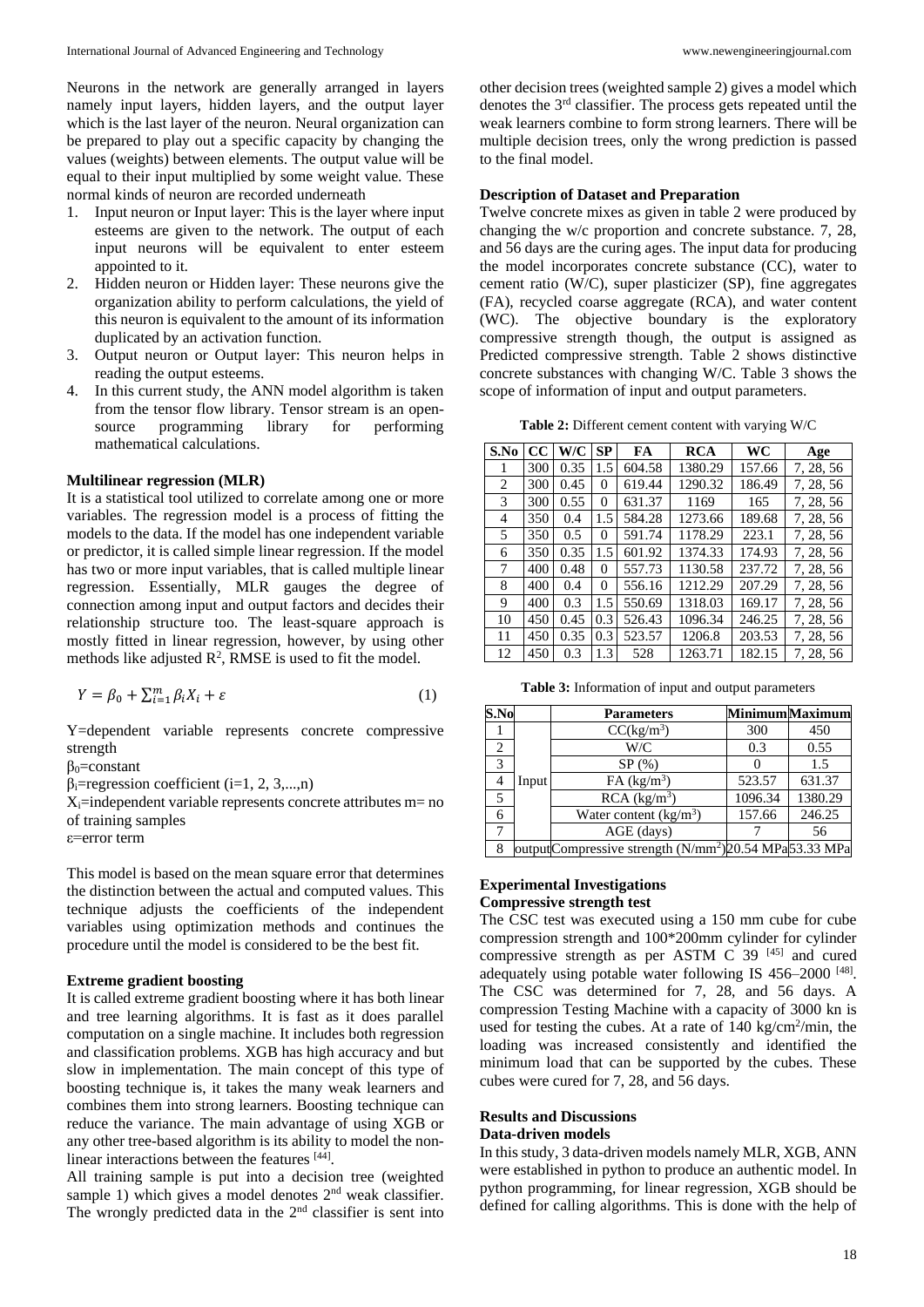sklearn libraries. For conventional flat prediction model (MLR, ANN, XGB) splitting of data is done namely training, and testing. Training data includes 70% of the dataset (i.e), 202 patterns and testing data includes 30% of dataset (i.e), 86 patterns were divided.

### **MLR model**

**Program code:** from sklearn. linear\_model import linear regression

lr=linear regression()model (lr, train\_X, train\_Y, test\_X,test\_Y,"coef")

Figure 2 shows the contrasting graph between experimental values and predicted values of the MLR model where the values of Coefficient of determination  $\mathbb{R}^2$ , RMSE is achieved.



R<sup>2</sup> value: 0.8951774169812113

**Fig 2:** Relationship between predicted and experimental values in MLR model

#### **XGB model**

Algorithm for XG Boosting is taken from XG Boost. Sklearn library

**Program code:** Import xgboost as xgb from XG Boost. Sklearn import XGB Regressor

XGR =XGB Regressor () Model (xgr, train\_X, train\_Y, test\_X, test\_Y,"feat")

Figure 3 shows the contrasting graph between experimental values and predicted values of the XGB Regressor model where the values of Coefficient of determination  $\mathbb{R}^2$ , RMSE is achieved.



**Fig 3:** Relationship between predicted and experimental values in XG Boost Algorithm model

#### **Artificial neural network**

The total database in the present study was 288 cases, considering six inputs and one output. These data are divided into 70% for the training step and 30% for the testing step. The model should be built by architecture. The architecture of the ANN model was specified using the tensor flow library algorithm. They are:

- 1. Neurons in 1st layer: 06
- 2. No. of hidden layer: 02
- 3. Neurons in hidden layer: 256 neurons in 1st hidden layer and 128 neurons in 2nd hidden layer
- 4. No. of output: 01

Tensor flow is an open-source library for performing ANN operations. An algorithm in Tensor flow is used to develop the model. It was found that by tuning the hidden layer further, the  $R^2$  value decreased. At 3000 epoch the model was found to be better in case  $R^2$  and RMSE. Figure 4 shows the contrasting graph between experimental values and predicted values of the ANN model where the values of Coefficient of determination  $\mathbb{R}^2$ , RMSE is achieved. Also, the studies  $[1, 2, 4, 4]$ 7, 8, 11] inferred similar effects where the rate of prediction in ANN is greater than in any other regression analysis. Table 4 shows the Comparison of Correlation and statistical coefficients.



R<sup>2</sup>value: 0.9231674007255549

**Fig 4:** Relationship between predicted and experimental values in ANN model

**Table 4:** Comparison of Correlation and statistical coefficients

| Model | <b>RMSE</b> | $\mathbf{R}^2$ |
|-------|-------------|----------------|
| MI R  | 3.3967      | 0.8951         |
| XGB   | 1.2380      | 0.9867         |
| ANN   | 1.7535      | 0.9231         |

For the prediction of compressive strength of RAC mixes, the statistical approach of XGB was found to be 0.98 which is 6.4% greater than ANN and 9.3% greater than the MLR model. RMSE of XGB was found to be least in contrast with the other models, which states the accuracy of XG Boost. The same effect has been seen in the study [46] where XGB performs better than other models.

### **Experimental Results**

## **Compressive strength**

Cube compressive strength for RAC mixes observed at various testing ages has been done. Maximum CSC was observed for the cement content  $400 \text{ kg/m}^3$  with w/c 0.3 and 1.5% of sp dosage. 56 d cube compressive strength ranges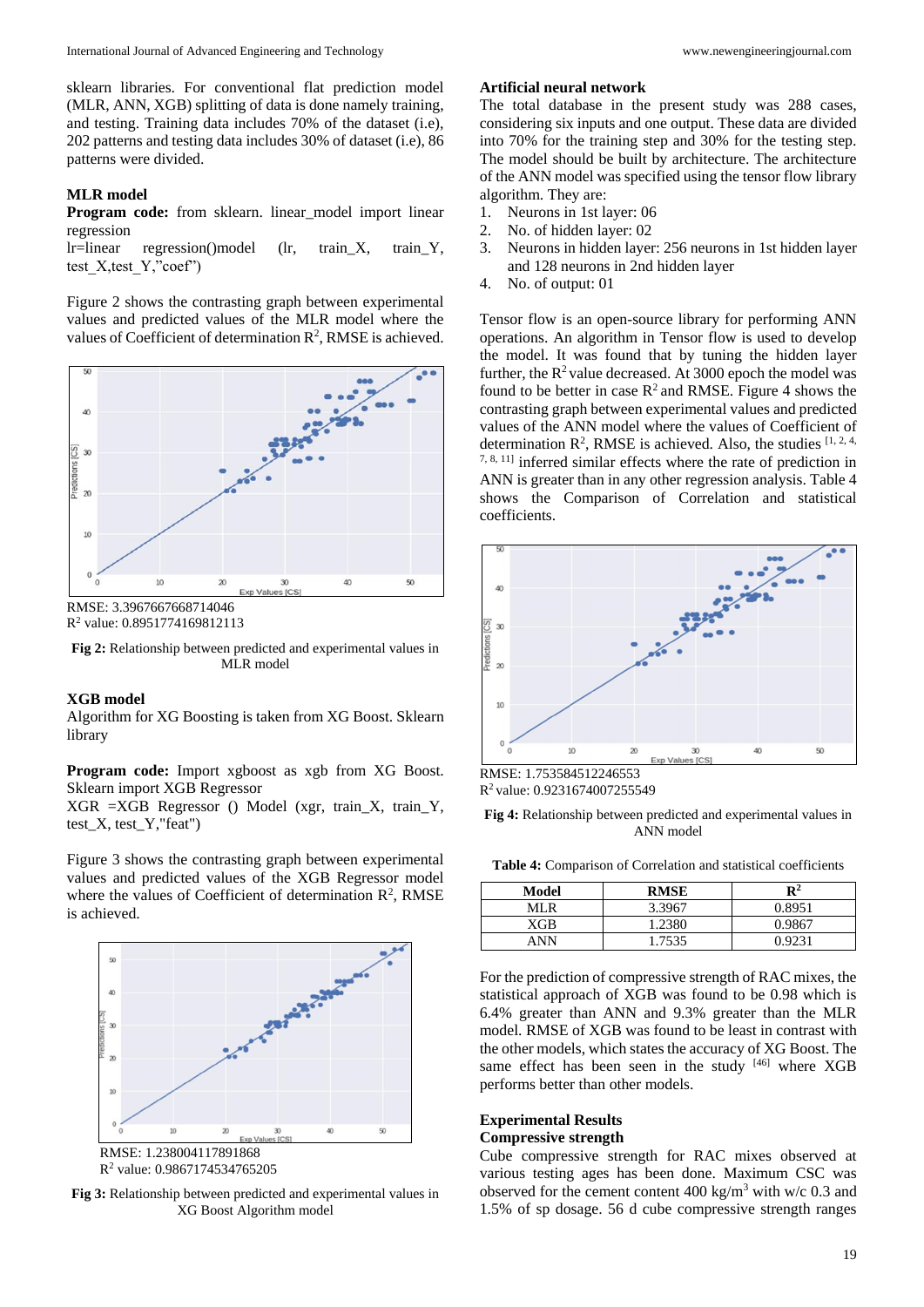from 34.72MPa to 53.33 mpa. 28d strength ranges from 28.25MPa to 51.41MPa. 7d strength ranged from 18.15MPa to 40.16 MPa. The decrease was potential because of the followed mortar in RA, which influences the permeable ITZ thus turns into the most vulnerable point in RAC  $[47, 23]$ . Figures 5-8 shows the relationship between different cement content with varying w/c. Also, for each cement content for various curing ages, the equation to predict the compressive strength of concrete has been obtained. 56d of statistical approach ranges from 0.98 to 0.84. 28d of statistical approach ranges from 0.84 to 0.78. 7d of statistical approach ranges from 0.97 to 0.85. Correlations among the compressive strength of RAC mixes were established along with a good correlation coefficient range of around 0.98 to 0.85. Table 5 shows the interrelation between the cement content and different ages of curing.



**Fig 5:** Interrelation between w/c and compressive strength for cement content 300kg/m<sup>3</sup>



**Fig 6:** Interrelation between w/c and compressive strength for cement content 350kg/m<sup>3</sup>



**Fig 7:** Interrelation between w/c and compressive strength for cement content 400kg/m<sup>3</sup>



**Fig 8:** Interrelation between w/c and compressive strength for cement content 450kg/m<sup>3</sup>

| Table 5: Relationship between the cement content and different |                |  |
|----------------------------------------------------------------|----------------|--|
|                                                                | ages of curing |  |

| Cement content $(Kg/m3)$ Age |     | $\mathbf{R}^2$ | <b>Equation</b>                        |
|------------------------------|-----|----------------|----------------------------------------|
|                              | 7d  |                | $0.8599$ $Y = -81.328x + 62.712$       |
| 300                          |     |                | 28dl0.7839lY= -102.34x +79.629         |
|                              |     |                | $56d[0.8415]Y = -101.72x + 81.807$     |
|                              |     |                | 7d $[0.9272]Y = -53.414x + 49.889$     |
| 350                          |     |                | 28dl0.8793 Y= -47.54x +55.413          |
|                              |     |                | $56d[0.9128]Y = -53.171x + 61.091$     |
|                              | 7d  |                | $0.9737$ $Y = -71.214x + 53.929$       |
| 400                          | 28d |                | $0.988 \text{ ly} = -105.63x + 76.477$ |
|                              |     |                | $56d[0.9744]Y = -120.96x + 84.514$     |
|                              | 7d  | 0.9751         | $Y = -63.75x + 55.014$                 |
| 450                          |     | 28dl0.9522     | $Y = -62.25x + 63.512$                 |
|                              |     | 56d 0.9841     | $Y = -41.25x + 57.312$                 |

#### **Density**

Hardened density for various ages of RAC mixes has been inferred. The maximum density was recorded within the range of 2409 kg/m<sup>3</sup> to 2576 kg/m<sup>3</sup> for 56 d strength. For 28d the density was found between  $2393 \text{ kg/m}^3$  to  $2500 \text{ kg/m}^3$ , 7d density was found within the range of  $2572 \text{ kg/m}^3$  to  $2413$  $kg/m<sup>3</sup>$ .

#### **Conclusions**

RCA was found to be finer than NA, the fineness modulus of RCA is 6.77 % greater than that of NA. The average specific gravity of RCA was discovered to be 2.55 which is lesser than NA by 6.1%. The average water absorption (%) of RCA was discovered to be 1.95 though for NA it was found to be 0.36, which is roughly 5.41 times of NA.

The relationship between the w/c and compressive strength of concrete for various cement content for concerning curing ages has been derived.

Cement content of 400kg/m3 was found to have optimum results in terms of strength and  $R^2$  value for 28 days followed by other cement content.

Compressive strength of concrete for cement content for 56d of  $400\text{kg/m}^3$  was found to have 53.33 MPa which is 19%, 18.5% and 2.5% greater than  $300\text{kg/m}^3$ ,  $350\text{kg/m}^3$  and  $450\text{kg/m}^3$  respectively. For 28d  $400\text{kg/m}^3$  was found to have 51.41MPa which is 18.5%,22.5% and 11.6% greater than 300kg/m<sup>3</sup>, 350kg/m<sup>3</sup> and 450kg/m<sup>3</sup> respectively.

For 7d  $400\text{kg/m}^3$  was found to have  $40.16\text{MPa}$  which is 17.1%, 24.5% and 17.2% greater than 300kg/m<sup>3</sup>, 350kg/m<sup>3</sup> and  $450$ kg/m<sup>3</sup> respectively.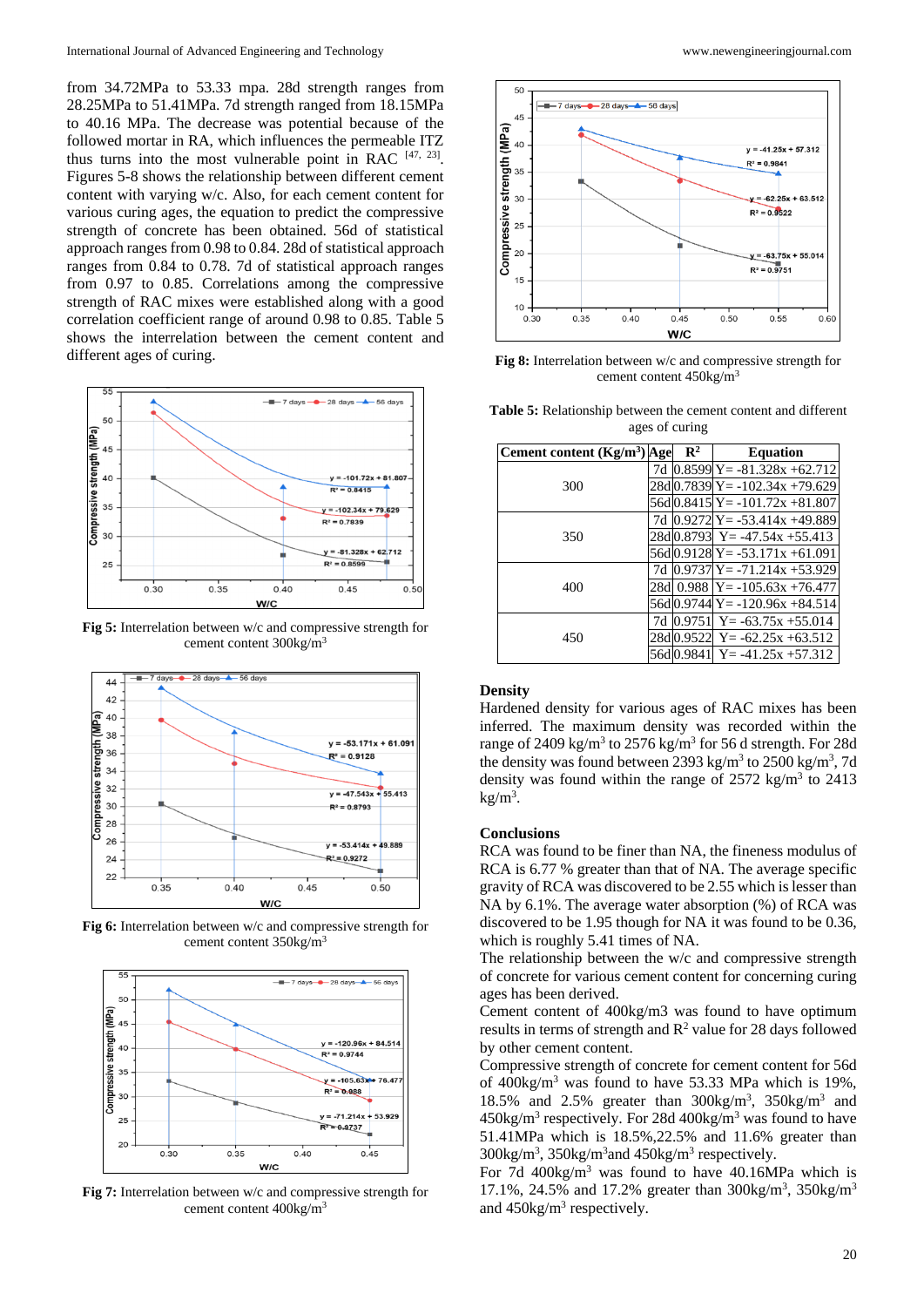Due to pores, cracks, and voids the strength of concrete the water absorption has been increased which decreased the compressive strength of concrete.

From the modeling techniques, for both accurate and easy work, XGB was found to have greater results with higher  $\mathbb{R}^2$ and least RMSE value followed by ANN and then by MLR. By receiving these foreseeing strategies, impressive expense and tedious lab tests have been saved [9, 11].

### **References**

- 1. Ferhet Bingol A, Ahmet Totum, Rustem Gul. "Neural network analysis of compressive strength of light weight concrete after high temperature", Materials and Design,2013:52:258-264.
- 2. Ahmed M, Diab, Hafez E, Elyamany Adb Elmoaty M, Abd Elmoaty Ali H *et al*. "Prediction of concrete compressive strength due to long term sulfate attack using neural network", Alexandria Engineering journal,2014:53(3):627-642
- 3. Farzehossadat khademi, Sayed Mohammadmehdi Jamal, Neela Deshpande, Shreenivas Londe. "Predicting strength of recycled aggregate concrete using artificial neural network, adaptive neuro-fuzzy inference system and multi linear regression", International journal of sustainable built environment,2016:5(2):355-369
- 4. Jafar Sobhani, Meysam Najimi, Ali Reza Pourkhorshidi, Tayebh Parhizkar. "Prediction of the compressive strength of no slump concrete: A comparative study of regression, neural network and ANFIS models", construction and building materials,2010:24:709-718.
- 5. Jui-Sheng chou, Anh-Duc Pham. "Enhanced artificial intelligence for ensemble approach to predicting high performance concrete compressive strength", Construction and building materials,2013:49:554-563
- 6. Jui-Sheng Chou, Chih-Fong Tsai. "Concrete compressive strength analysis using a combined classification and regression technique", Automation in construction,2012:24:52-60
- 7. Neela Deshpande, Shreenivas Londe, Sushma Kulkarni. "Modelling compressive strength of recycled coarse aggregate by artificial neural network, model tree and non-linear regression", International journal of sustainable built environment,2014:3(2):187-198
- 8. Chithra S, Senthil kumar SRR, Chinnaraju K, Alfin Ashmita F. "A comparative study on the compressive strength prediction models for HPC containing nanosilica and copper slag using regression analysis and artificial neural network", Construction and building materials,2016:114:528-535.
- 9. Seyyed Mohammad Mousavi, Pejman Aminian, Amir Hossein Gandomi, Amir Hossein Alavi, Hamed Bolandi. "A new predictive model for compressive strength of HPC using gene expression programming", Advances in engineering software,2012:45:105-114.
- 10. Atici U. "Prediction of the strength of mineral admixture concrete using multivariable regression analysis and an artificial neural network", Expert system in applications,2011:38(8):9609-9618
- 11. Zhe yuan, Lin-Na Wang, Xu ji. "Prediction of concrete compressive strength: Research on hybrid models

genetic based algorithms and ANFIS", Advances in engineering software,2014:67:156-163.

- 12. Evangelista L, de Brito J. Durability performance of concrete made with fine recycled concrete aggregates, Cem. Concr. Compos,2010:32(1):9-14
- 13. Zaharieva R, Buyle-Bodin F, Skoczylas F *et al*. Assessment of the surface permeation properties of recycled aggregate concrete, Cem. Concr. Compos,2003:25(2):223-232.
- 14. Sim J, Park C. Compressive strength and resistance to chloride ion penetration and carbonation of recycled aggregate concrete with varying amount of fly ash and fine recycled aggregate, Waste Manage, 2011:31(11): 2352-2360;
- 15. Corinaldesi V, Moriconi G. Behaviour of cementitious mortars containing different kinds of recycled aggregate, Constr. Build. Mater,2009:23(1):289-294.
- 16. Lee ST. Influence of recycled fine aggregates on the resistance of mortars to magnesium sulfate attack, Waste Manage,2009:29(8):2385-2391
- 17. Corinaldesi V. Mechanical and elastic behaviour of concretes made of recycled-concrete coarse aggregates, Constr. Build. Mater,2010:24(9):1616-1620.
- 18. Belén GF, Fernando MA, Diego CL *et al*. Stress-strain relationship in axial compression for concrete using recycled saturated coarse aggregate, Constr. Build. Mater,2011:25(5):2335-2342.
- 19. González-Fonteboa B, Martínez-Abella F. Shear strength of recycled concrete beams, Constr. Build. Mater, 2007: 21(4): 887-893.
- 20. Liu Q, Xiao JZ, Sun ZH. Experimental study on the failure mechanism of recycled concrete, Cem. Concr. Res,2011:41(10):1050-1057.
- 21. Fathifazl G, Razaqpur AG, Isgor OB *et al*. Creep and drying shrinkage characteristics of concrete produced with coarse recycled concrete aggregate, Cem. Concr. Compos,2011:33(10):1026-1037.
- 22. Etxeberria M, Vázquez E, Marí A *et al*. Influence of amount of recycled coarse aggregates and production process on properties of recycled aggregate concrete, Cem. Concr. Res,2007:37(5):735-742.
- 23. Poon CS, Shui ZH, Lam L. Effect of microstructure of ITZ on compressive strength of concrete prepared with recycled aggregates, Constr. Build. Mater,2004:18(6):461-468.
- 24. Taofeek D, Akinosho, Lukumon O, Oyedele Muhammad Bilal, Anuoluwapo O, Ajayi *et al*. Deep learning in the construction industry: A review of the present status and future innovations. Journal of Building Engineering, 2020, (32). https://doi.org/10.1016/j.jobe.2020.101827
- 25. Vivian WY, Wang K, Tam CM. Assessing relationships among properties of demolished concrete recycled aggregate and recycled aggregate concrete using regression analysis. J. Hazard. Mater,2008:152:703-714. https://doi.org/10.1016/j.jhazmat.2007.07.061
- 26. Deepa C, Sathiya Kumari K, Pream Sudha K. Prediction of the compressive strength of high-performance concrete mix using tree-based modeling. Int. J. Comput. Appl,2010:6(5):18-24.
- 27. Neter J, Kutner MH, Nachtsheim CJ, Wasserman W. Applied Linear Statistical Models. Fourth ed. IRWIN, 1996.
- 28. Hong-Guang N, Ji-Zong W. Prediction of compressive